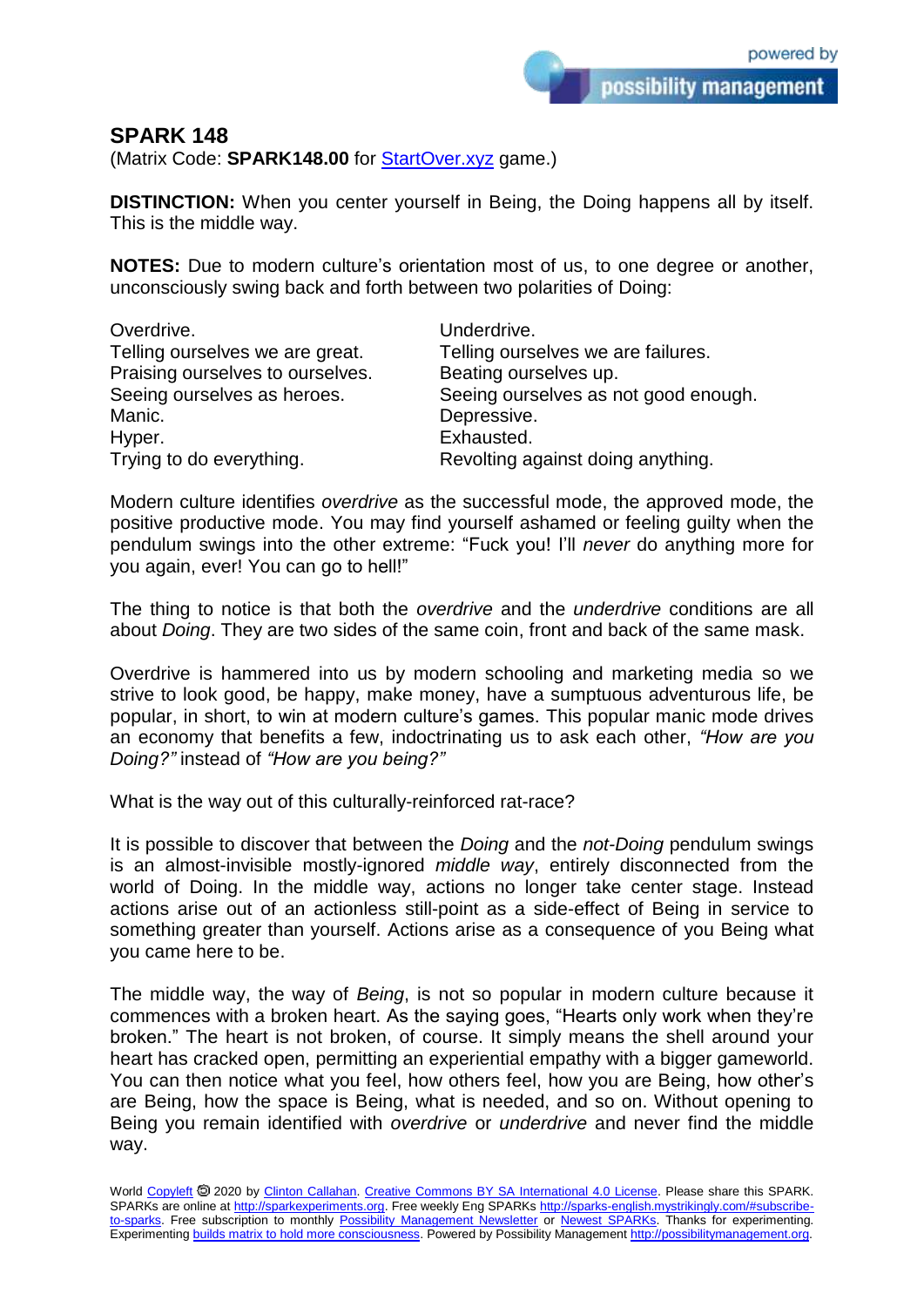At some moment in your life you already experienced that between forced-Doing and avoidance-of-forced-Doing is a Being sensation radiating from your heart and soul. This space-shift-sensation signals that you are entering the present, Being centered, Being within yourself, Being in your body, Being in a small here in a small now, Being grounded, Being connected with others around you (animal, vegetable and mineral others…), Being connected with the Gaian field that ongoingly informs you about what is wanted and needed by the space.

The connectedness at this middle-way-still-point is a two-way exchange between your specific version of Being and the general field of Being. The exchanging weaves you into an unexpected wealth of previously invisible information webs. You start knowing things that are impossible to know from the overdrive-underdrive-Doing mode, seeing what comes next, seeing who needs what, and how to optimally serve. The more you radically rely on that interflowing web the more available you are to be used by your Pearl, your Bright Principles, and your archetypal lineage.

Through centering yourself in Being instead of conforming to those frantic inner and outer voice-commands to do things (or to resist Doing things) you might, for example, unexpectedly find yourself in your garden-shed replacing a broken handle on the pick-axe. You smell the dirt crusted on the broken wood and feel the cold weight of the steel. And when the new handle fits firmly into the axe head you notice more energy than you had before you started. Is it crucial to replace the handle on the pick axe right now? Probably not. It's been sitting around broken for months. But when Being manifests the Doing, the Doing nurtures you, nurtures others, and nurtures the overall space. The action brings in energy rather than sucking away energy.

After finishing the task, instead of rushing to attack the next thing on your "To Do" list you slide back into your heart, enjoying the centered, present and connected sensations of Being until moved from the still-point into whatever comes next. This is very different from running like a dog after your mind's clever plans.

Two clues indicate when manic-overdrive or depressive-underdrive are driving you. First, there are self-manipulating voices in your head praising how wonderful and sly you are, or blaming how lazy and ineffective you are. Second, the actions take energy away from you, making you exhausted.

When your *Doing* arises from wordless impulses of Being you *gain* energy from the Doing, and you are neither praising nor blaming yourself or others.

## **EXPERIMENTS:**

**SPARK148.01** How do you enter Being-Doing? The answer is to step sideways out of the hall of voices. If you stay in the hall, you get stampeded to wherever the loudest voices carry you and have no choice about it. You are a ghost in a whirlwind of ghosts being devoured by demons of Doing.

This experiment is to make a revolutionary shift into stillness, even when the voices and pressures to do things are a riotous uproar.